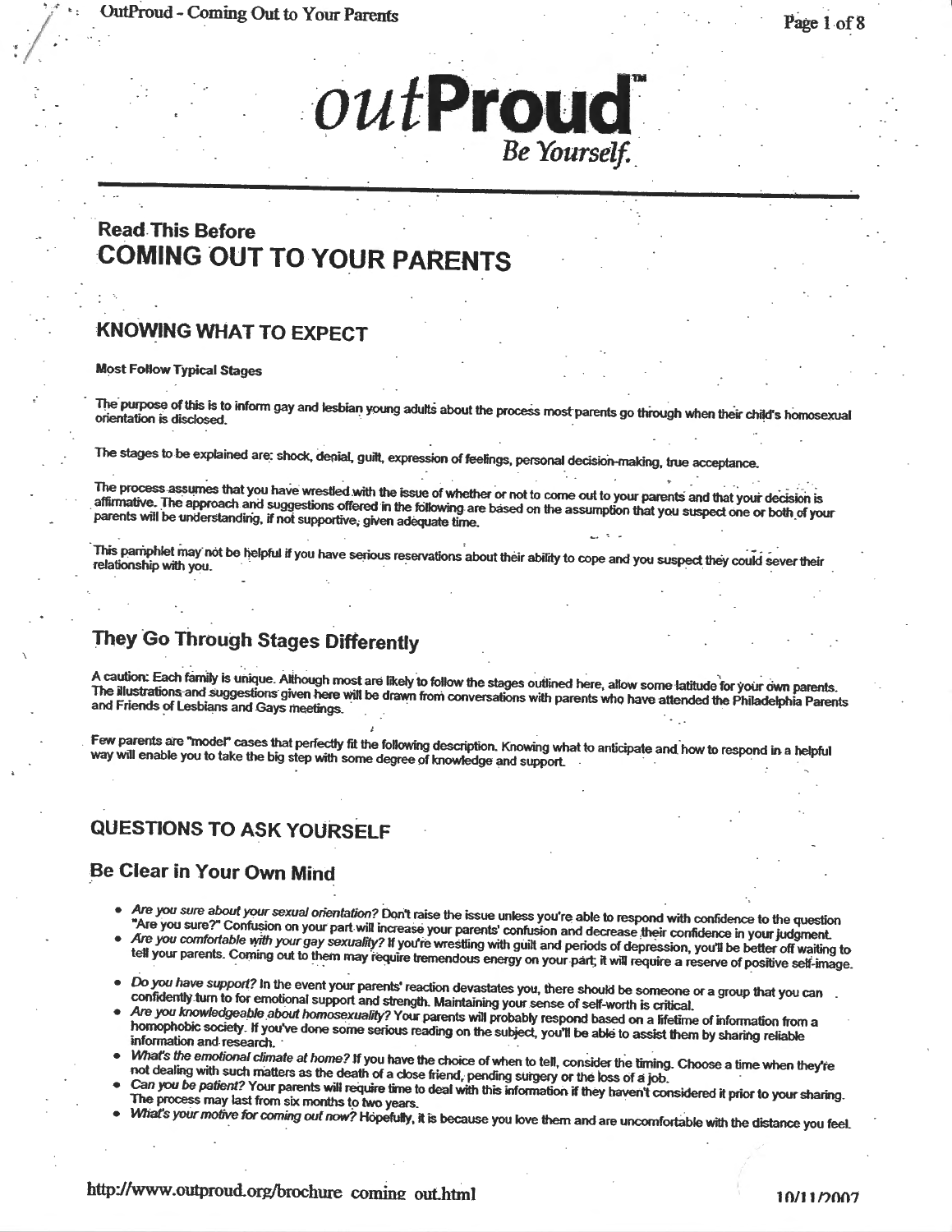# OutProud - Coming Out to Your Parents

- Never come out in anger or during an argument, using your sexuality as a weapon.
- Do you have available resources? Homosexuality is a subject most non-gay people know little about. Have available at least one of the following: a book addressed to parents, a contact for the local or national Parents and Friends of Lesbians and Gays, the name of a non-gay counselor who can deal fairly with the issue.
- Are you financially dependent on your parents? If you suspect they are capable of withdrawing college finances or forcing you out of the house, you may choose to wait until they do not have this weapon to hold over you.
- What is your general relationship with your parents? If you've gotten along well and have always known their love -- and shared. your love for them in return -- chances are they'll be able to deal with the issue in a positive way.<br>your love for them in return -- chances are they'll be able to deal with the issue in a positive way.
- What is their moral societal view? If they tend to see social issues in clear terms of good/bad or holy/sinful, you may anticipate that they will have serious problems dealing with your sexuality. If, however, they've evidenced a degree of flexibility when dealing with other changing societal matters, you may be able to anticipate a willingness to work this through with you.
- Is this your decision? Not everyone should come out to their parents. Don't be pressured into it if you're not sure you'll be better off by doing so -- no matter what their response.

### THEY'LL EXPERIENCE LOSS

**Parents and Children Switch Roles** 

When you come out to your parents, you may find your parent-child roles reversed for a while. They will need to learn from your experience. As your parents deal with your disclosure, you must assume the "parenting" role by allowing them time to express their feelings and make progress toward new insights.

This will not be easy. You'll want them to understand and grasp this important part of your life right away.

It will be easy for you to become impatient. You'll need to repeat many of the same things. Just because you've explained something once does not mean they heard it. Their understanding will evolve slowly -- painfully slowly -- at the beginning. Their emotional reactions will get in the way of their intellectual understandings.

Allow them time and space. Consider your own journey; you've been working on this issue for years! Although the issues your parents will work through are similar to those you've dealt with, the difference is that you're ahead of them in the process. Be patient.

#### **Separation And Loss**

Many families take the news as a temporary loss - almost as a death - of the son or daughter they have known and loved. Elizabeth Kubler-Ross describes the stages related to the death of a loved one as denial, anger, bargaining, depression and acceptance. Just as in grief, the first reaction of parents of gays and lesbians centers around separation and loss.

I remember one morning when my son was fixing breakfast at the stove, as I sat at the kitchen table reading the newspaper. I looked at him and wanted to say, "I don't know who you are, but I wish you'd leave and serid my son Ted back."

Parents experience loss when their child comes out, but it probably will be only temporary.

### **Not An Absolute Progression**

Although the stages described here apply to most people, they are not an absolute progression for everyone. Sometimes a stage occurs out of order; occasionally one is skipped. Some progress through the stages in three months, others take years.

A few - often due to self-pity - make no progress at all. In any case, the initial feeling is usually one of loss.

Most parents think they know and understand their children from the day of their birth. Even though they cling to old stories - and sometimes evidence confusion in telling some of them - most remain confident that they know what's going on inside a child.

They lose the perception they once had of their child and don't yet know if they will like the real person who is replacing that idea. Those who experience the biggest shock when their child comes out probably are those who suffer the greatest feeling of loss and rejection.

It's not that they separate from the child as much as it is that they feel their child has willfully separated from them.

http://www.outproud.org/brochure\_coming\_out.html

10/11/2007

age  $2$  of  $8$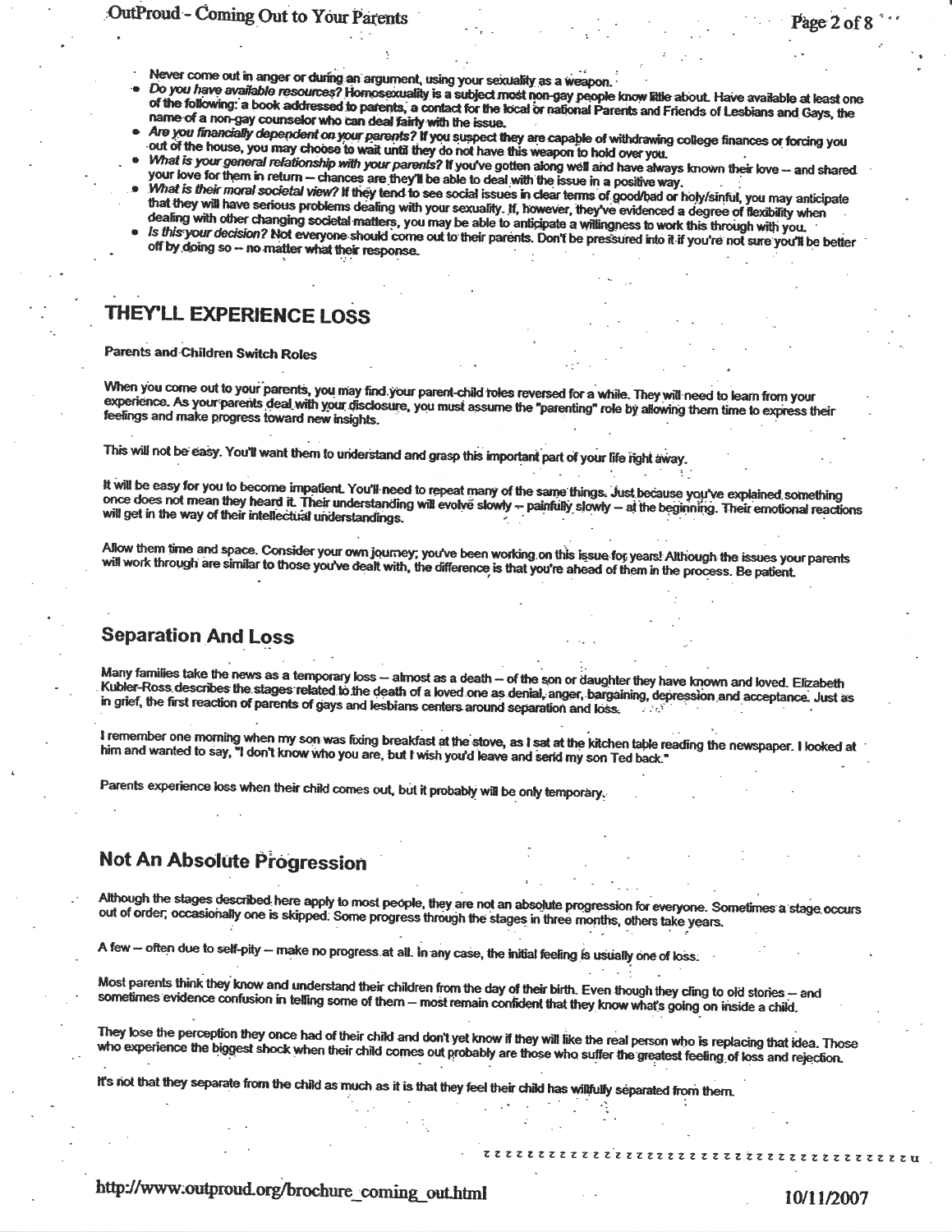## UutProud - Coming Out to Your Parents Page 3 of 8

#### **A Traumatic Discovery**

I hey sense the separation -- which you've probably been aware of for years -- for the first time. It's a traumatic discovery. With<br>understanding and patience from all parties, that miningatin can be accessed. It is the fi mutual understanding anding and patience from all parties, that relationship can be restored. In fact, in most cases it improves because it's based on<br>honesty.

## **STAGE 1: SHOCK**

## **If They Have No Idea About You**

An initial state of shock can be anticipated if you suspect that your parents have no idea what you're about to share. It may last anywhere from ten minutes to a week; usually it wears off in a few days. Shock is a natural reaction that we all experience (and need for<br>a while) to avoid acute distress and unpleasantness. a while) to avoid acute distress and unpleasantness.

Aftirm your love for them. Say it more than once. Although they may not initially respond positively to your profession of love, it will<br>penetrate in the hours when they are alone and this time that it. Explain that you haven't been able to be completely honest with them and you don't like the distance that has occurred over the years. penetrate in the hours when they are alone and thinking about it.

Remind them that you are the same person today that you were yesterday: "You loved me yesterday, before I told; I haven't changed<br>since then. I'm the same person today that I was yesterday."

### **Some Parents Already Know**

you. You'll have to help me understand and accept the reality." Occasionally, a parent will experience no shock at all: "I always knew you were different; I considered this as a possibility. It's O.K. I love<br>you, You'll have to belo me undergrand and assambly a suit was

Sometimes they say, "We'd known for a long time because of a letter you left on the table last summer; we've been waiting for you to tell us." In these instances your task will be considerably easier, as they've already worked through some of the stages on their own.

### $\mathsf{STAGE}\ 2: \widetilde{\mathsf{DEN}}$ IAL

#### **A Shield from Threat**

Denial helps to shield a person from a threatening or painful message. It is different from shock because it indicates the person has<br>heard the message and is attempting to build a defense mississation to subject the missi heard the message and is attempting to build a defense mechanism to ward it off.

want for dinner?"), non-caring ("If you choose that lifestyle, I don't want to hear about it."), or rejection ("It's just a phase; you'll get over<br>it."), Denial responses take many forms: hostiflty ("No son of mine is going to be queer."), non-registering ("Thafs nice, dear, what do you

Their perception of your homosexual orientation will be distorted by the messages they've received and accepted from our homophobic. society. The manner in which the denial is expressed can range from a serene trance to hysterical crying or shouting. Many parents take<br>a middle-of-the-road approach: they cry frequently middle-of-the-road approach; they cry frequently.

# **We Thought He Was Confused**

My wife and I were sure that our son had been caught up in some form of gay liberation activity that appealed to him because it seemed dangerous and exciting. We thought the media coverage about homosexuality probably attracted him and that he lacked maturity to he really wanted.<br>Know what he really wanted.

We insisted that he go once to a psychiatrist to deal with the anger that had been building for over a year. We agreed to visit the doctor, too, in a separate session. After two or three visits by Ted, the psychiatrist shredded our defense mechanism of deniat "I've counseled many gay young adults and I'm convinced that this is no passing fancy; to the best of my knowledge, your son is gay."

http://www.outproud.org/brochure\_coming\_out.html 10/ll/2007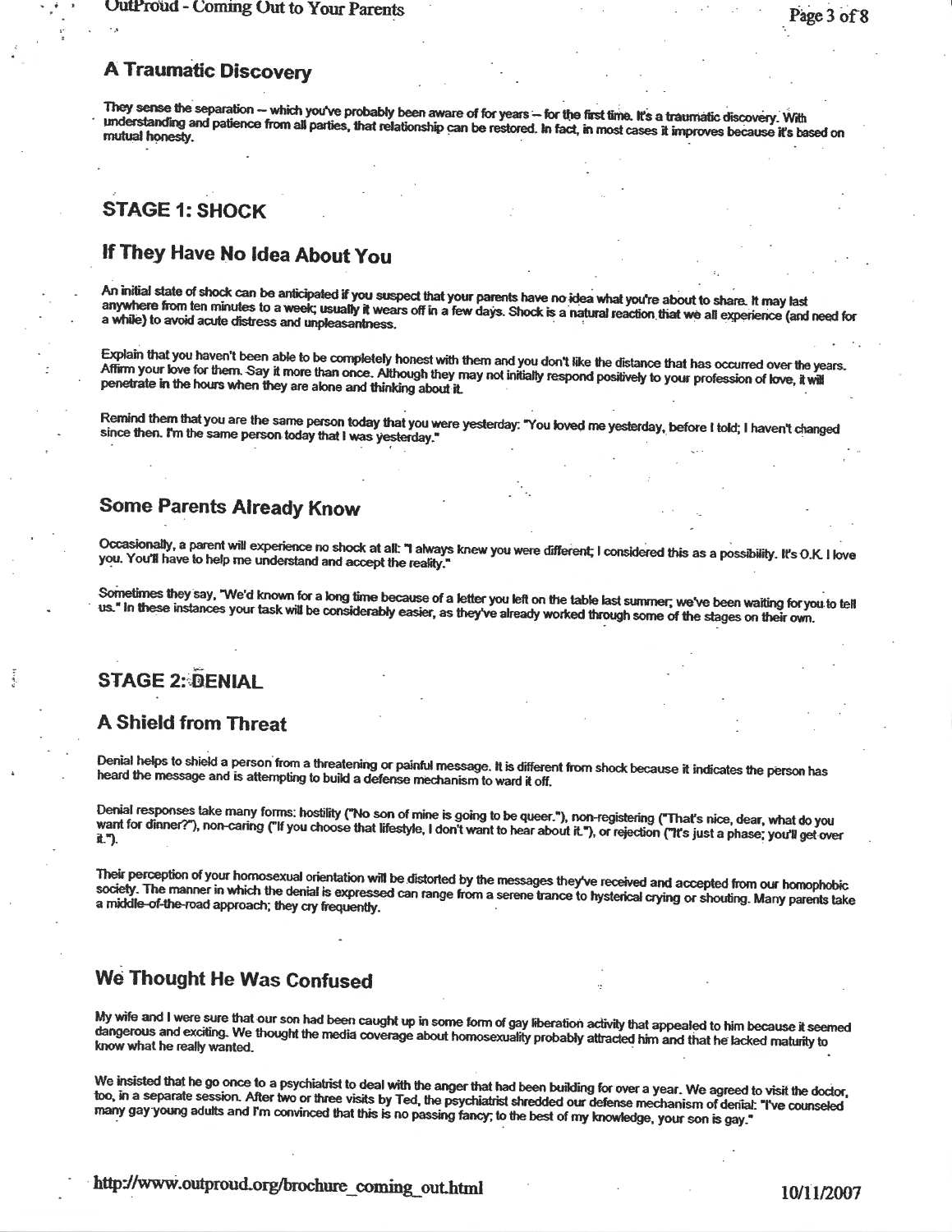# If They Want Counseling For You

You might be ready to suggest the name of a counselor or two if your parents think that counseling will help to clarify their confusion. It would be advisable to suggest a non-gay person, because your parents will want an "unbiased" view.

If they press for you to see a counselor, suggest that they match you session-for-session. They may resist on the grounds that they don't need help; underneath, however, they'll probably welcome someone to talk to.

Your parents may need some help in separating what's "normal" from the "norm." It's probable that they'll think homosexuality is not normal. You can help them by explaining that although homosexuality is not the norm, it is what is natural to you. Point out that all of creation has exceptions to the norm; while most people are right-handed, some are left-handed; although most people have two eyes of the same color, some have a different color in each eye.

They need to begin to understand that although your sexual orientation is not in the norm, it is a natural and honest response for you.

### **Breaking Through Denial**

If their denial takes the form of "I don't want to talk about it," you should take a gentle and cautious initiative if they haven't changed in about a week. Gently raise the subject when they appear relaxed: "Dad, I've been wanting to talk to you about this for years; please don't push me out of your life. I can no longer bear the burden of lying to you. I love you and want you to continue to love me in return." Personalize your message as a way of penetrating their defense.

There's no need to tell them more than what they ask. Volunteering information about experiences will make them build stronger defenses. Answer only what they ask for, they'll get to other questions at another time. Because they'll experience awkwardness in framing their questions, you may need to clarify the question before providing a response.

#### **One Parent May Be Slower**

Be ready to deal with your parents individually, if necessary. Most couples react to this disclosure as they have to other shocks; one takes the lead and moves toward resolution ahead of the other. Don't be upset with the slower of the two.

It is not infrequent that couples have dysfunction in their own relationship when this occurs. The one who seems to adapt more quickly may suggest that his/her spouse is actually enjoying the agonizing; the one who moves more slowly may think the other is far too accepting of the situation.

Parents who move at different rates may experience tension, whether expressed or unspoken.

#### **STAGE 3: GUILT**

## They'll Feel They've Done Wrong

Most people who deal with homosexuality initially perceive it as a "problem" and ask: "What causes it?" They think if they can locate a cause, then a cure is not far behind.

For me, the question became introspective: "What did I do wrong?" Whether I viewed the cause as genetic or environmental, I was clearly to blame. I questioned the kind of male role model I had provided; I examined my masculinity.

For a while, no matter which angle I viewed the situation from, I believed I was the primary source of the problem. It was a feeling I was too ashamed and saddened to share with anyone else. Although both parents usually feel guilty, the parent who is the same gender as the child probably feels it more.

Then one day, my wife said: "I don't think it's reasonable for you to take the blame; you raised two sons, one gay and one straight. There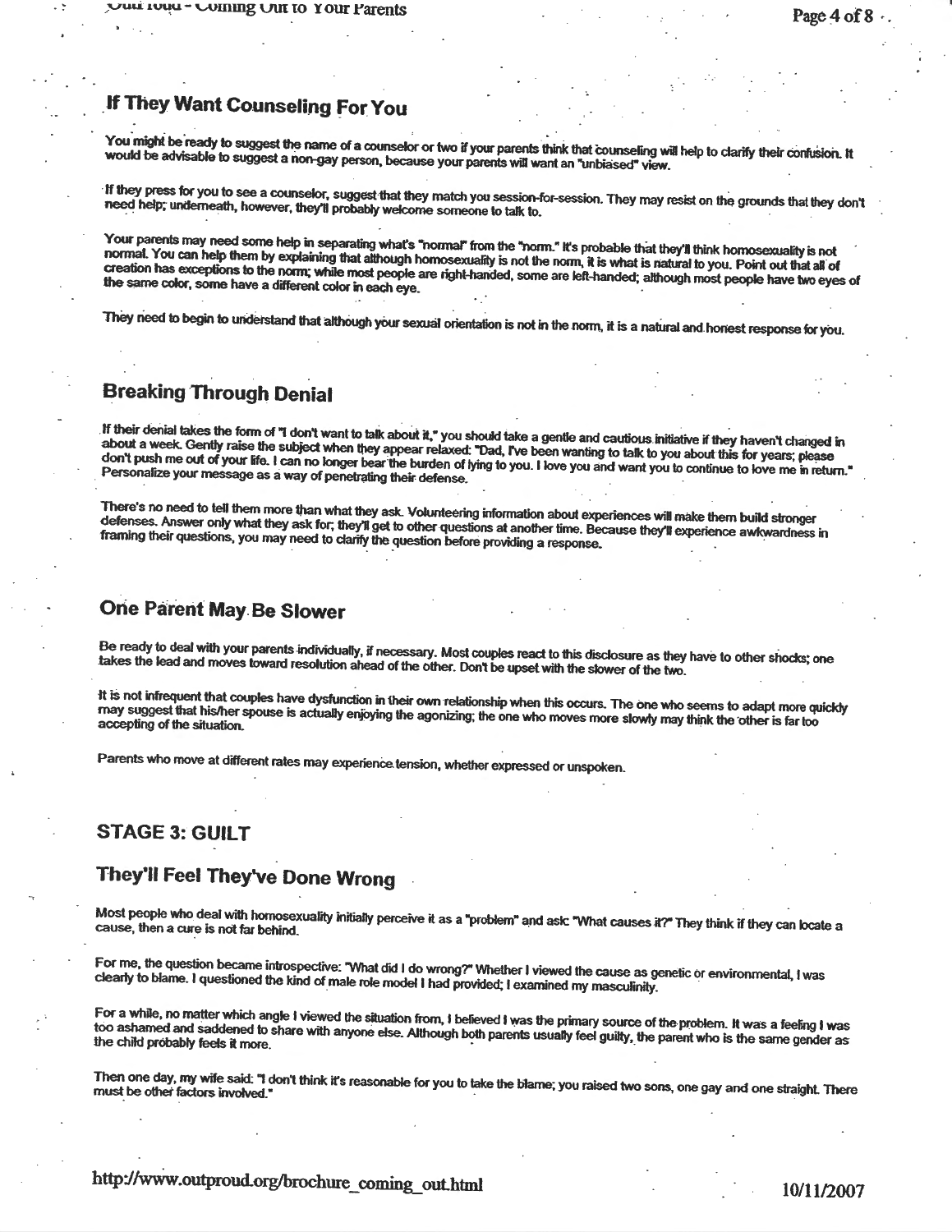# **Single Parents Feel Extra Blame**

It's not uncommon for single parents to heap extra blame on themselves because of an earlier loss, separation or divorce from their<br>spouse: "I knew I failed vour Livet couldant he hath and the with spouse: "I knew I failed you; I just couldn't be both mother and father at the same time."

wrapped up in themselves to attend to your concerns. When parents feel guilty, they are self-centered. They are not yet concerned with what you've been through; in this stage they're too<br>wrapped up in themselves to attend to your concerns.

Because they are your parents, they may not be able to admit to you their sense of guilt. To acknowledge that feeling to you is like saying, "I've brought this horrible thing to you; I've made you different. Blame me." That's not a comfortable position for parents to assume.

## **Tell Them** It's **Not Their Fault**

You can help them in a variety of ways. Assure them that you don't believe the cause is as simple as they see it. Tell them that there are<br>many theories and that the croins of hames wurdth was in the word on the cause is a many theories and that the origins of homosexuality are not known.

Provide Provide them with a book to read that is addressed to parents (an excellent paperback is "Now That You Know; What Every Parent<br>Should Know About Homosexuality " by Fairchild and Happened Happened Prace, Jawan (the 4000) 4. point because it can be viewed as an authority. Have the book ready to give them; don't send them to a gay bookstore to find it for<br>themselves. Should Know About Homosexuality," by Fairchild and Hayward; Harcourt, Brace, Jovanovich, 1979). A book may appeal to them at this

They may be ready to talk to a trusted friend now; some may seek out a clergyperson. It will be difficult for you to attempt to steer them<br>away from a person of their choosing who was think may act to the fact of the diffi away from a person of their choosing who you think may not be helpful. If you know an agency that has assisted other families in a<br>helpful way, have the creater pame ased : helpful way, have the agency name ready.

A gay-oriented agency may be able to help them, but they'll resist going to the "enemy camp" for help. Provide the phone number of the local Parents and Friends of Lesbians and Gays or give them the name of some other parents who've agreed in advance to talk to them.<br>Don't expect them to respond immediately to these succeptions their shame of some other w expect them to respond immediately to these suggestions; their shame and guilt may hold them back. Providing this information is like planting a seed that may take time to bear fruit.

## **STAGE 4: FEELINGS EXPRESSED**

#### **They Acknowledge Their Emotions**

When it's clear that guilt and self-incrimination are unproductive, parents are ready to ask questions, listen to answers and acknowledge their feermgs. This is the point at which some of the most productive dialogue between you and your parents will take place.

Now will pour forth the full range of feelings: "I'm disappointed that I won't have any grandchildren." "Please don't tell anyone in the hurt us this way?" "I wish I were dead." family; I'm not ready to face this issue with anyone else." "I feel so alone and hurt; I believe I was better off not knowing" "How can you

Since living in a homophobic society has forced you to experience many of the same feelings (isolation, fear of rejection, hurt, confusion, fear of the future, etc.). you can share with them the similarities in the feelings you have experienced.

other parents, suggest again that they pursue one of those avenues. Offer to read and discuss a chapter in the book with them or to go However, allow them ample time to express themselves; don't let your needs overpower theirs. If they haven't read a book or talked to to a parents' meeting with them.

#### **Anger And Hurt**

Our son Ted had cautiously suggested earlier that we meet his lover Dan. Initially, we had no interest in that suggestion because when<br>we stopped blaming ourselves for what had happened, we happe blaming Day. I We stopped blaming ourselves for what had happened, we began blaming Dan. I was angry that this catastrophe had befallen our home;<br>Was sure it was going to pun our lives. I had always foll we was apad assadt, bedi. I was a was sure it was going to ruin our lives. I had always felt we were good parents, hardly deserving of this. My anger toward Ted was seldom expressed to him, but it was there for me to deal with.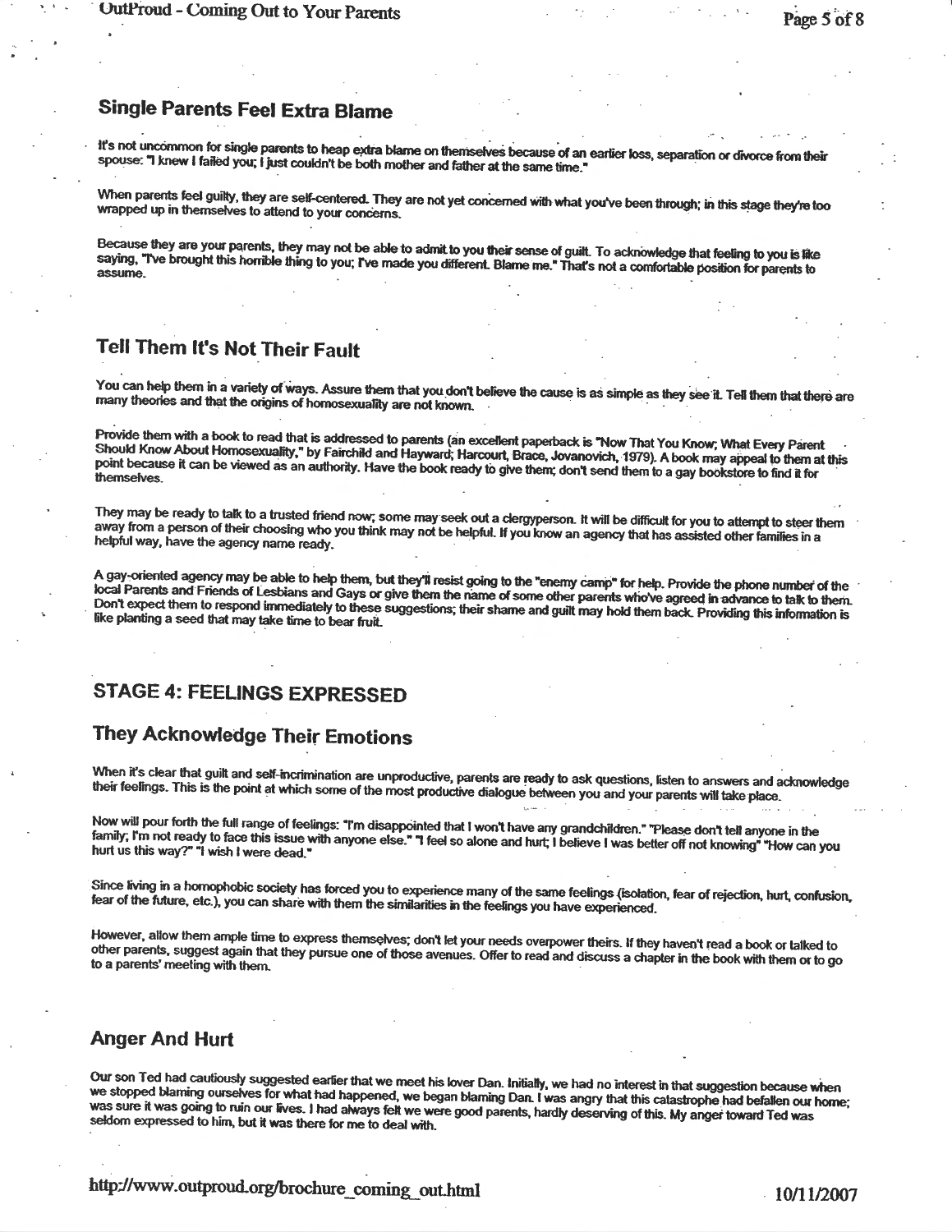Anger order for and hurt are probably the most frequently expressed feelings, They are often surface feelings that seem spiteful and cruel. In order for your parents to :<br>hard for you to handle. Yo You make progress it is better that they say them than bury their and attempt to deny their existence. They will be<br>ou may be termited to withdraw, regretting the turn and attempt to deny their existence. They will be may be tempted to withdraw, regretting that you ever opened this issue.

Hang in there, however; there's no turning back now. When they begin to express these feelings they're on the road to recovery.

# **STAGE 5: MAKING DECISIONS**

## **The Fork in the Road**

AS retreat the emotional for a while trauma subsides, your parents will increasingly deal more rationally with the issue. It's common at this point for them to<br>and consider the options that lie ahead. retreat for a while and consider the options that lie ahead.

It's like reaching a fork in the road that has a number of paths from which to choose. The choice each person makes is a reflection of the<br>attitude he or she is ready to adopt in dealing with the situation.

homosexuality and talking to other parents will probably encourage them to take a more supportive position. Their religious orientation<br>Will play an important part. The general liberal or concourative position in the a mor Both parents may not necessarily choose to take the same path. A number of factors will influence which path is chosen. Reading about<br>homosexuality and talking to other parents will probably encourage them to take a mass s will play an important part. The general liberal or conservative position they usually hold will also have some bearing.

The compatible importance of the posture for dealing with this. Three kinds of decisions will be described: for restoration of their relationship with you is a major factor. A variety of factors will affect them as they formulate a<br>dealing with this. Three kinds of doginisms will be described:

#### **Supportive**

orientation Most Parents its continue to love their child in a way that allows them to say "I love you," to accept the reality of the child's sexual<br>and to be supportive, In fact, now that the minimating hat issues and the second the reality of th most parents say their relationship is better than it ever was. All parties begin to feel better about what has happened. orientation and to be supportive. In fact, now that the relationship between parents and child is on a level of mutual honesty and trust,

Although they may ha<br>concerned about the have had some glimpses prior to this time, supportive parents are increasingly aware of your needs. They become problems that you have to face. Although we'd had some glimpses prior to this time, my wife and I became more aware of our son's needs and what he'd been through. In fact, we were amazed that he had handled all the tensions and problems as<br>well as he did for all those years.

t Our Jur awareness and love for him soon involved us in offering to begin solving some problems in an effort to reduce some of those<br>ensions: a single room at college would enable bim to live his life with a file of the problem tensions: a single room at d<br>was invited home more ofte at college would enable him to live his life without having to offer excuses or explanations to a roommate. Dan<br>Often and pradually became an important momber of our family NA and gradually became an important member of our family. When Ted told his brother, we were able to talk to Louis and support Ted.

#### **This Far And No Farther**

they are quite fragile in dealing with it. They have progressed this far and wish to go no further. Sometimes parents respond by making it clear it's an issue that no longer requires discussion. Although they can discuss the matter,<br>they are quite fragile in dealing with it. They have pregressed this far and with the

Although you need to respect that stance, you can still make efforts to reach out to them. This does not need necessarily reflect a negative attitude toward you. They know their limits and don't want to be pushed beyond them.

gay Let them know that you love them -- in word and deed. Cautiously let them know some things that you do related to your sexuality; i.e.,<br>gay groups you're involved in (community center, religion, othletiae). Make Barwy some groups you're involved in (community center, religion, athletics). Make it a point not to let them drift away from you.

they Introduce <sup>t</sup>uce them to some of your friends; meeting other homosexual persons (in small numbers) will help to break down the stereotypes<br>may hold,

#### **Constant Warfare**

.-

http://www.outproud.org/brochure\_coming\_out.html 10/11/2007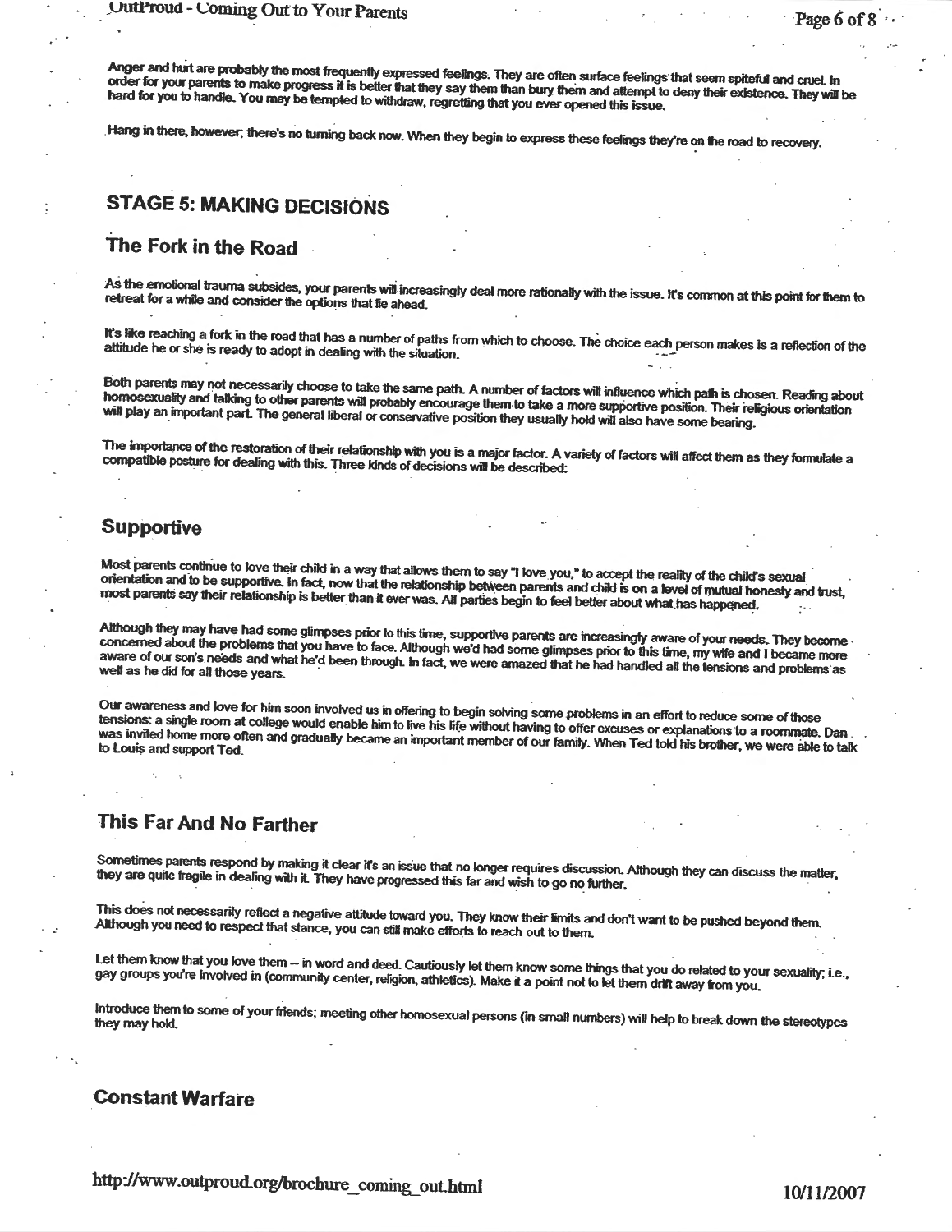In some instances your sexual orientation can be the staging area for constant warfare. Everything you do and say is viewed as a .<br>symptom of your "problem " The hours you keep, your language ...t...." symptom of your "problem." The hours you keep, your language, choice of friends, vocational selection, school grades, etc. (However, in ·<br>reality, it may reflect a parent's feeling of personal inadequacy;)

As long as this condition exists, both parent and child are in a no-win position. Generally speaking, if one parent assumes this extreme a<br>position, the other parent may have differ the chiese we position, the other parent may have difficulty choosing a role that is far from it. When relating to their children, parents are often<br>outwardly supportive of each other · over if behind stars is far from it. When relating outwardly supportive of each other- even if behind closed doors they don't completely agree between themselves.

I'm convinced that most parents who attend a parents' meeting or who enter into personal conversation with a supportive parent greatly<br>increase the chance that they'll not remain peoplive. If they won't chan do prestige a FRCTEASE the chance that they'll not remain negative. If they won't attend a meeting, maybe they'll meet with some parents at a quiet<br>restaurant, if all attempts fail, don't let the situation got you down. First a gave the restaurant. If all attempts fail, don't let the situation get you down. Find a parent substitute or friend to whom you can tum for support.

#### **Relapses**

A word about relapses is important. Problem-solving and changing personal attitudes often can be diagrammed as two steps forward . and one backward.

it's not at all uncommon for parents to slip back a step or two to rehash something you thought was behind you. Allow them time to<br>rework it. It will be disappointing to you when this happens, but it's the way change usual

### **STAGE 6: TRUE ACCEPTANCE**

#### **Not All Parents Get This Far**

Some parents get this far. Most may love their child without finally accepting the child's life. Many reach the point where they can also<br>celebrate their child's uniqueness. These fortunate once view homeopportions a heilt celebrate their child's uniqueness. These fortunate ones view homosexuality as a legitimate expression of human sexuality.

When asked if they wish that their child could be changed, they respond, "I'd prefer to change our homophobic society so my child could live his life without rejection and fear."

Parents at this stage face up to their own guilt, that they are a part of a guilty society, a homophobic society. They reflect on the gay coming to terms with themselves may lead them to view the oppression of all gays and lesbians in a new light. jokes they've told and laughed at over the years. They begin to understand the problems they unknowingly created for their child. This

They begin to speak out against the oppression; they talk to friends about the issues involved as a means of educating others. They support gay friends of their son or daughter; they attend parent meetings to help other parents. In short, they become committed to a cause and find a way that is comfortable for them to make a positive contnbution. Some do it boldly, others work at it quietly.

#### **Our Own Story**

About About two years prior to knowing about Ted, we began to sense that our son was drifting away from the family. We thought it was simply<br>a stage he was going through: as soon as he completed this "stage." held was to this ma to stage he was going through; as soon as he completed this "stage," he'd come to his senses and his life and ours would come back together.

In an effort to help him we tried at different times to reach him. One month we'd try to be his friend, interested in what he was doing and<br>allowing him considerable latitude. When that didn't wests we take their that with allowing him considerable latitude. When that didn't work, we tried bringing him to his senses by being confrontive and demanding. To<br>our mutual frustration, nothing worked our mutual frustration, nothing worked.

My wife became increasingly aware that we were "'osing" him. What we thought was a typical teen-parent communication gap seemed being gay and our lack of understanding related to the problem. to be getting out of hand. We knew he was unhappy and were frustrated that we were unable to help. It never crossed our minds that his<br>being nay and our lack of understanding sately in the list of understanding that we wer

I've often thought about what has transpired since then; I've looked upon it as an unplanned jouiney. It was thrust upon us; we'd hardly have signed up for it if given the option of choosing something else.

Unplanned, however, does not mean unwelcomed. Today we can say 'We're glad we know. • We've been able to support our son on his joumey. We hope that he can say, "Unplanned, but not unwelcome."